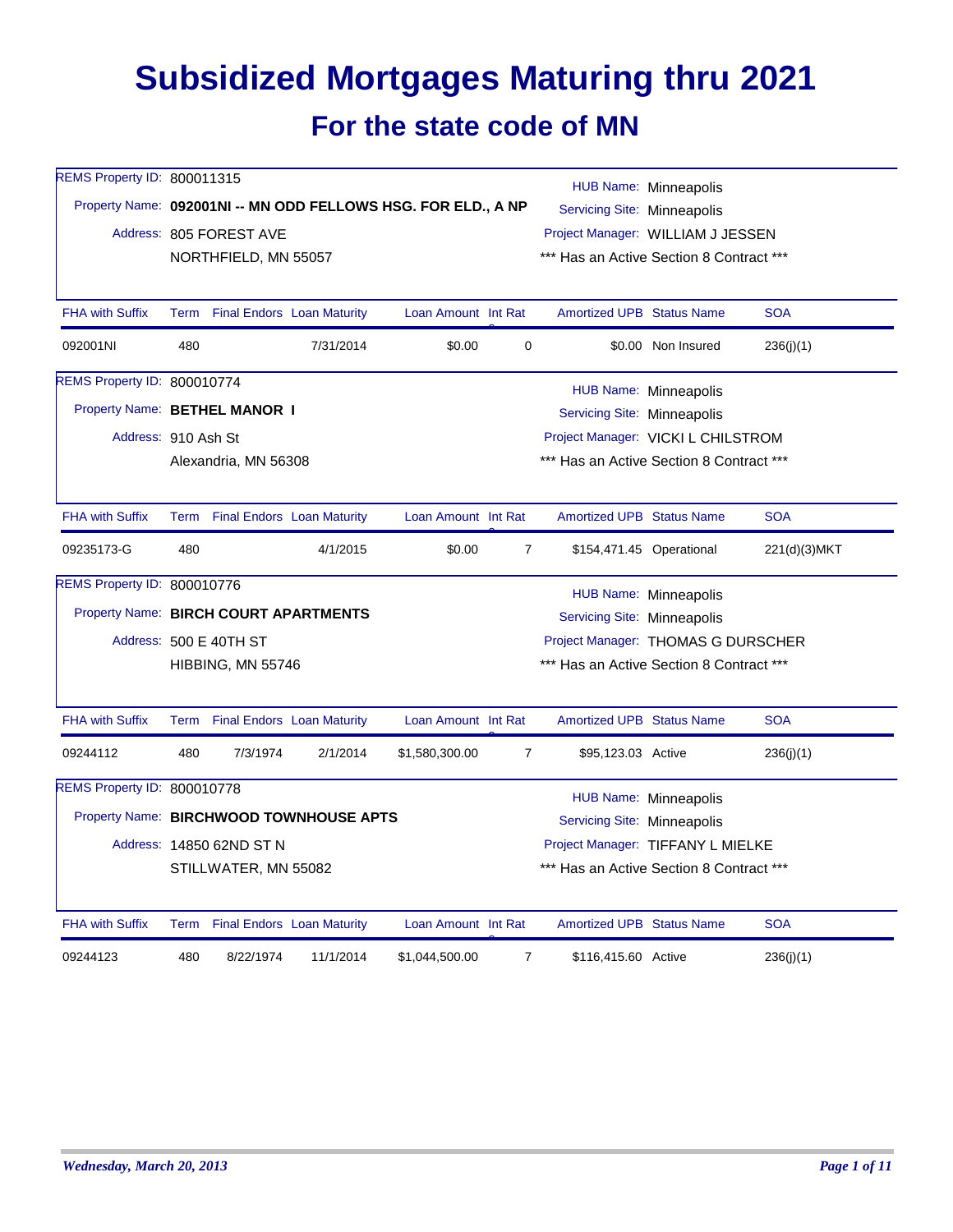| REMS Property ID: 800010788         |      |                                 |                                                    |                     |                |                                                                            |                                    |              |  |  |
|-------------------------------------|------|---------------------------------|----------------------------------------------------|---------------------|----------------|----------------------------------------------------------------------------|------------------------------------|--------------|--|--|
|                                     |      |                                 | Property Name: BOOTH MANOR / Salvation Army        |                     |                |                                                                            | HUB Name: Minneapolis              |              |  |  |
|                                     |      |                                 |                                                    |                     |                | Servicing Site: Minneapolis                                                |                                    |              |  |  |
|                                     |      | Address: 1421 YALE PL           |                                                    |                     |                | Project Manager: KEN P DORESKY<br>*** Has an Active Section 8 Contract *** |                                    |              |  |  |
|                                     |      | MINNEAPOLIS, MN 55403           |                                                    |                     |                |                                                                            |                                    |              |  |  |
| <b>FHA with Suffix</b>              |      | Term Final Endors Loan Maturity |                                                    | Loan Amount Int Rat |                | <b>Amortized UPB Status Name</b>                                           |                                    | <b>SOA</b>   |  |  |
| 09244203                            | 480  | 10/28/1977                      | 11/1/2017                                          | \$3,372,400.00      | $\overline{7}$ | \$983,591.15 Active                                                        |                                    | 236(j)(1)    |  |  |
| REMS Property ID: 800010793         |      |                                 |                                                    |                     |                |                                                                            | <b>HUB Name: Minneapolis</b>       |              |  |  |
| Property Name: BRAHAM MEADOWS       |      |                                 |                                                    |                     |                | Servicing Site: Minneapolis                                                |                                    |              |  |  |
|                                     |      | Address: 106 NW 5TH ST          |                                                    |                     |                |                                                                            | Project Manager: JOAN L HERRERA    |              |  |  |
|                                     |      | <b>BRAHAM, MN 55006</b>         |                                                    |                     |                | *** Has an Active Section 8 Contract ***                                   |                                    |              |  |  |
|                                     |      |                                 |                                                    |                     |                |                                                                            |                                    |              |  |  |
| <b>FHA with Suffix</b>              |      | Term Final Endors Loan Maturity |                                                    | Loan Amount Int Rat |                | <b>Amortized UPB Status Name</b>                                           |                                    | <b>SOA</b>   |  |  |
| 09235328-G                          | 480  |                                 | 3/1/2019                                           | \$0.00              | 7.5            |                                                                            | \$332,557.07 Operational           | 221(d)(3)MKT |  |  |
| REMS Property ID: 800079726         |      |                                 |                                                    |                     |                |                                                                            | HUB Name: Minneapolis              |              |  |  |
|                                     |      |                                 | Property Name: BROADWAY APTS -- (CROOKSTON)        |                     |                | Servicing Site: Minneapolis                                                |                                    |              |  |  |
|                                     |      | Address: 1500 North Broadway    |                                                    |                     |                |                                                                            | Project Manager: KEN P DORESKY     |              |  |  |
|                                     |      | CROOKSTON, MN 56716             |                                                    |                     |                | *** Has an Active Section 8 Contract ***                                   |                                    |              |  |  |
|                                     |      |                                 |                                                    |                     |                |                                                                            |                                    |              |  |  |
| <b>FHA with Suffix</b>              |      | Term Final Endors Loan Maturity |                                                    | Loan Amount Int Rat |                | <b>Amortized UPB Status Name</b>                                           |                                    | <b>SOA</b>   |  |  |
| 09244152                            | 480  | 2/27/1975                       | 1/1/2015                                           | \$877,500.00        | 7              | \$107,482.38 Active                                                        |                                    | 236(j)(1)    |  |  |
| REMS Property ID: 800011110         |      |                                 |                                                    |                     |                |                                                                            | <b>HUB Name: Minneapolis</b>       |              |  |  |
|                                     |      |                                 | Property Name: BROOKSIDE MANOR /Montevideo Meth HM |                     |                | Servicing Site: Minneapolis                                                |                                    |              |  |  |
|                                     |      | Address: 804 BENSON RD          |                                                    |                     |                |                                                                            | Project Manager: JENNIFER L LARSON |              |  |  |
|                                     |      | MONTEVIDEO, MN 56265            |                                                    |                     |                | *** Has an Active Section 8 Contract ***                                   |                                    |              |  |  |
|                                     |      |                                 |                                                    |                     |                |                                                                            |                                    |              |  |  |
| <b>FHA with Suffix</b>              |      | Term Final Endors Loan Maturity |                                                    | Loan Amount Int Rat |                | <b>Amortized UPB Status Name</b>                                           |                                    | <b>SOA</b>   |  |  |
| 092SH013                            | 532  | 11/1/1963                       | 11/1/2013                                          | \$903,438.38        | 3.375          | \$16,973.10 Active                                                         |                                    | 202          |  |  |
| REMS Property ID: 800011249         |      |                                 |                                                    |                     |                |                                                                            | <b>HUB Name: Minneapolis</b>       |              |  |  |
| Property Name: CATHEDRAL HILL HOMES |      |                                 |                                                    |                     |                | Servicing Site: Minneapolis                                                |                                    |              |  |  |
|                                     |      | Address: 280 DAYTON AVE         |                                                    |                     |                |                                                                            | Project Manager: JENNIFER L LARSON |              |  |  |
|                                     |      | SAINT PAUL, MN 55102            |                                                    |                     |                | *** Has an Active Section 8 Contract ***                                   |                                    |              |  |  |
|                                     |      |                                 |                                                    |                     |                |                                                                            |                                    |              |  |  |
| <b>FHA with Suffix</b>              | Term |                                 | <b>Final Endors</b> Loan Maturity                  | Loan Amount Int Rat |                | <b>Amortized UPB Status Name</b>                                           |                                    | <b>SOA</b>   |  |  |
| 09244156                            | 480  | 5/9/1975                        | 6/1/2015                                           | \$1,350,500.00      | 7              |                                                                            | \$216,219.44 Under Workout         | 236(j)(1)    |  |  |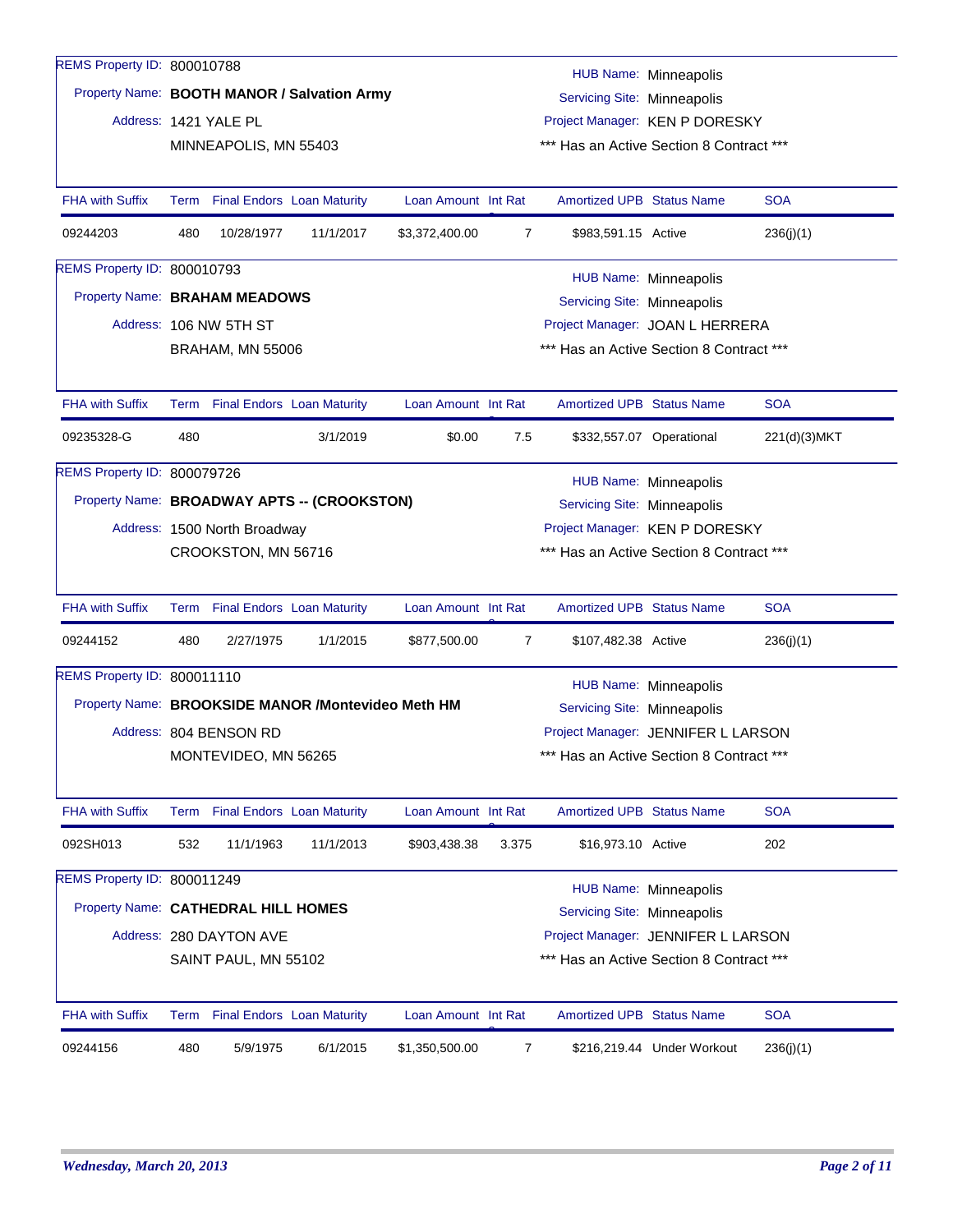| REMS Property ID: 800010826            |     |                                                 |                                                     |                     |       |                                                                            |                              |                                                    |
|----------------------------------------|-----|-------------------------------------------------|-----------------------------------------------------|---------------------|-------|----------------------------------------------------------------------------|------------------------------|----------------------------------------------------|
|                                        |     |                                                 | Property Name: CENTURY NORTH APARTMENTS             |                     |       |                                                                            | <b>HUB Name: Minneapolis</b> |                                                    |
|                                        |     |                                                 |                                                     |                     |       | Servicing Site: Minneapolis                                                |                              |                                                    |
|                                        |     | Address: 4131 GENEVA AVE N<br>OAKDALE, MN 55128 |                                                     |                     |       | Project Manager: KEN P DORESKY<br>*** Has an Active Section 8 Contract *** |                              |                                                    |
|                                        |     |                                                 |                                                     |                     |       |                                                                            |                              |                                                    |
| <b>FHA with Suffix</b>                 |     | Term Final Endors Loan Maturity                 |                                                     | Loan Amount Int Rat |       | <b>Amortized UPB Status Name</b>                                           |                              | <b>SOA</b>                                         |
| 09244071                               | 480 | 4/10/1973                                       | 5/1/2013                                            | \$2,760,100.00      | 7     | \$17,040.16 Active                                                         |                              | 236(j)(1)                                          |
| REMS Property ID: 800010863            |     |                                                 |                                                     |                     |       |                                                                            | <b>HUB Name: Minneapolis</b> |                                                    |
| Property Name: DAKOTAS ADULTS          |     |                                                 |                                                     |                     |       | Servicing Site: Minneapolis                                                |                              |                                                    |
|                                        |     | Address: 2031 VICTORIA RD S                     |                                                     |                     |       | Project Manager: TIFFANY L MIELKE                                          |                              |                                                    |
|                                        |     |                                                 | MENDOTA HEIGHTS, MN 55118                           |                     |       | *** Has an Active Section 8 Contract ***                                   |                              |                                                    |
|                                        |     |                                                 |                                                     |                     |       |                                                                            |                              |                                                    |
| <b>FHA with Suffix</b>                 |     |                                                 | Term Final Endors Loan Maturity                     | Loan Amount Int Rat |       | <b>Amortized UPB Status Name</b>                                           |                              | <b>SOA</b>                                         |
| 092EH019                               | 480 | 12/23/1981                                      | 7/1/2021                                            | \$465,700.00        | 8.5   | \$233,729.44 Active                                                        |                              | 202                                                |
| REMS Property ID: 800010789            |     |                                                 |                                                     |                     |       |                                                                            | <b>HUB Name: Minneapolis</b> |                                                    |
|                                        |     |                                                 | Property Name: Diamond Hill TH's aka Bossen Terrace |                     |       | Servicing Site: Minneapolis                                                |                              |                                                    |
|                                        |     | Address: 5700 SANDER DR                         |                                                     |                     |       | Project Manager: WILLIAM J JESSEN                                          |                              |                                                    |
|                                        |     | MINNEAPOLIS, MN 55417                           |                                                     |                     |       | *** Has an Active Section 8 Contract ***                                   |                              |                                                    |
|                                        |     |                                                 |                                                     |                     |       |                                                                            |                              |                                                    |
| <b>FHA with Suffix</b>                 |     | Term Final Endors Loan Maturity                 |                                                     | Loan Amount Int Rat |       | <b>Amortized UPB Status Name</b>                                           |                              | <b>SOA</b>                                         |
| 09235567                               | 240 | 9/15/1998                                       | 10/1/2018                                           | \$2,719,500.00      | 5.43  | \$1,059,182.96 Active                                                      |                              | 223(a)(7)/221(d)(4)M                               |
| REMS Property ID: 800010890            |     |                                                 |                                                     |                     |       |                                                                            | <b>HUB Name: Minneapolis</b> |                                                    |
|                                        |     |                                                 | Property Name: EBENEZER PARK APARTMENTS             |                     |       | Servicing Site: Minneapolis                                                |                              |                                                    |
|                                        |     | Address: 2700 PARK AVE                          |                                                     |                     |       | Project Manager: KEN P DORESKY                                             |                              |                                                    |
|                                        |     | MINNEAPOLIS, MN 55407                           |                                                     |                     |       | *** Has an Active Section 8 Contract ***                                   |                              |                                                    |
|                                        |     |                                                 |                                                     |                     |       |                                                                            |                              |                                                    |
| <b>FHA with Suffix</b>                 |     |                                                 | Term Final Endors Loan Maturity                     | Loan Amount Int Rat |       | Amortized UPB Status Name                                                  |                              | <b>SOA</b>                                         |
| 092EH001                               | 480 | 2/20/1981                                       | 11/1/2020                                           | \$7,375,500.00      | 6.875 | \$3,222,581.56 Active                                                      |                              | 202                                                |
| REMS Property ID: 800010901            |     |                                                 |                                                     |                     |       |                                                                            | <b>HUB Name: Minneapolis</b> |                                                    |
| Property Name: ESTATE APARTMENTS, INC. |     |                                                 |                                                     |                     |       | Servicing Site: Minneapolis                                                |                              |                                                    |
|                                        |     | Address: 409 W MYRTLE                           |                                                     |                     |       | Project Manager: TIFFANY L MIELKE                                          |                              |                                                    |
|                                        |     | SAINT PETER, MN 56082                           |                                                     |                     |       |                                                                            |                              | *** Does NOT Have an Active Section 8 Contract *** |
|                                        |     |                                                 |                                                     |                     |       |                                                                            |                              |                                                    |
| FHA with Suffix                        |     | Term Final Endors Loan Maturity                 |                                                     | Loan Amount Int Rat |       | Amortized UPB Status Name                                                  |                              | <b>SOA</b>                                         |
| 092SH024                               | 564 | 6/6/1968                                        | 7/1/2016                                            | \$234,000.00        | 3     | \$13,609.91 Active                                                         |                              | 202                                                |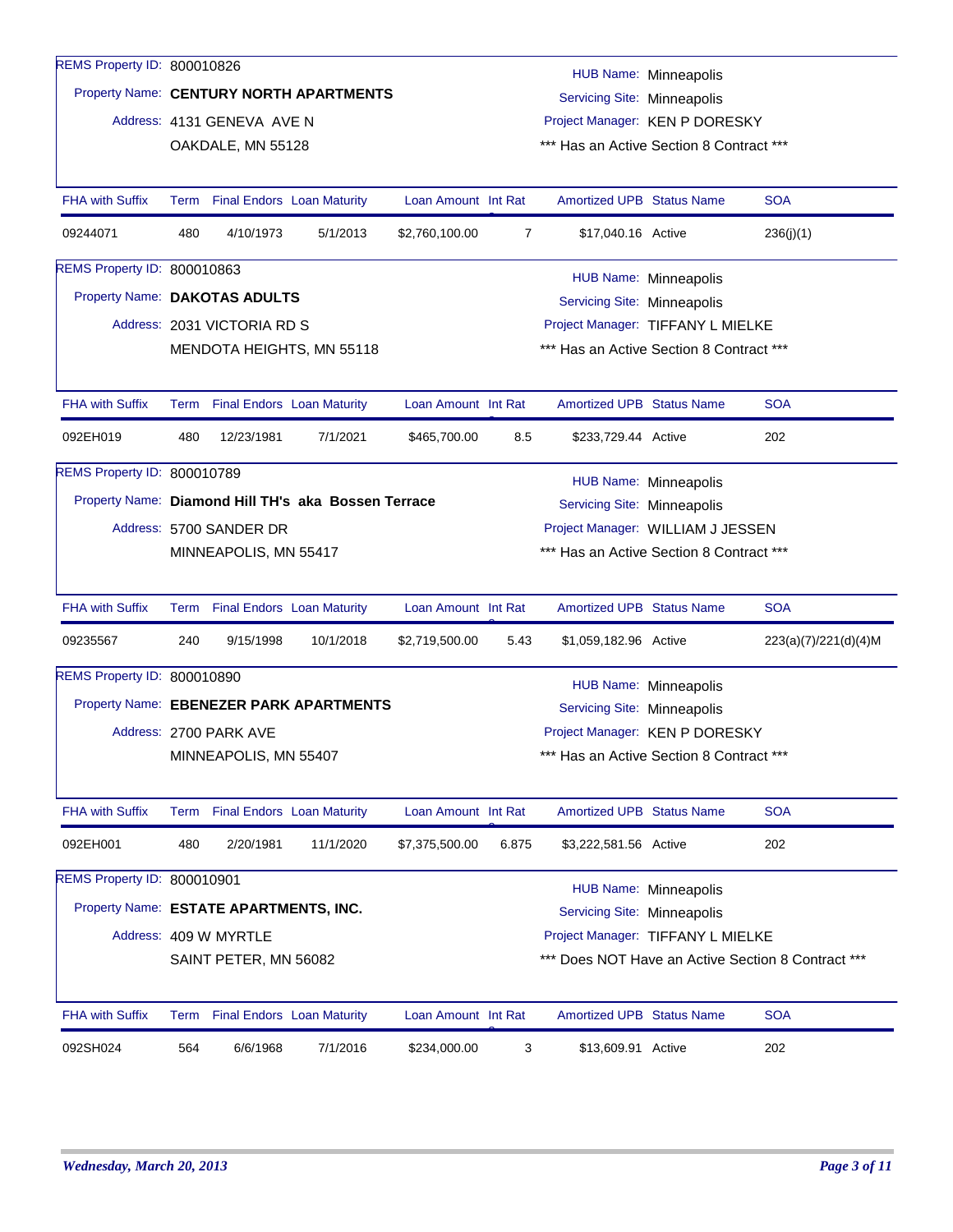| REMS Property ID: 800010912                          |      |                                                               |                               |                     |                                          |                                          |                              |                                                    |  |
|------------------------------------------------------|------|---------------------------------------------------------------|-------------------------------|---------------------|------------------------------------------|------------------------------------------|------------------------------|----------------------------------------------------|--|
|                                                      |      |                                                               |                               |                     |                                          |                                          | HUB Name: Minneapolis        |                                                    |  |
| Property Name: FALLS SOUTH APARTMENTS, A MN LP       |      |                                                               |                               |                     |                                          | Servicing Site: Minneapolis              |                              |                                                    |  |
| Address: 202 22ND ST                                 |      |                                                               |                               |                     |                                          | Project Manager: THOMAS G DURSCHER       |                              |                                                    |  |
|                                                      |      |                                                               | INTERNATIONAL FALLS, MN 56649 |                     | *** Has an Active Section 8 Contract *** |                                          |                              |                                                    |  |
|                                                      |      |                                                               |                               |                     |                                          |                                          |                              |                                                    |  |
| <b>FHA with Suffix</b>                               |      | Term Final Endors Loan Maturity                               |                               | Loan Amount Int Rat |                                          | <b>Amortized UPB Status Name</b>         |                              | <b>SOA</b>                                         |  |
| 09235359                                             | 480  | 11/21/1980                                                    | 1/1/2021                      | \$1,108,900.00      | 7.5                                      | \$513,480.47 Active                      |                              | 221(d)(3)MKT                                       |  |
| REMS Property ID: 800010927                          |      |                                                               |                               |                     |                                          |                                          | <b>HUB Name: Minneapolis</b> |                                                    |  |
| Property Name: GATEWAY TOWER                         |      |                                                               |                               |                     |                                          | Servicing Site: Minneapolis              |                              |                                                    |  |
|                                                      |      | Address: 600 W SUPERIOR ST                                    |                               |                     |                                          | Project Manager: WILLIAM J JESSEN        |                              |                                                    |  |
|                                                      |      | DULUTH, MN 55802                                              |                               |                     |                                          |                                          |                              | *** Does NOT Have an Active Section 8 Contract *** |  |
|                                                      |      |                                                               |                               |                     |                                          |                                          |                              |                                                    |  |
| <b>FHA with Suffix</b>                               |      | Term Final Endors Loan Maturity                               |                               | Loan Amount Int Rat |                                          | <b>Amortized UPB Status Name</b>         |                              | <b>SOA</b>                                         |  |
| 09244804                                             | 480  | 10/29/1974                                                    | 4/1/2014                      | \$2,546,100.00      | $\overline{7}$                           |                                          | \$223,664.97 Operational     | 236(j)(1)/202                                      |  |
| REMS Property ID: 800010766                          |      |                                                               |                               |                     |                                          |                                          | <b>HUB Name: Minneapolis</b> |                                                    |  |
| Property Name: GLORIA DEI MANOR / Augustana Luth Hms |      |                                                               |                               |                     |                                          | Servicing Site: Minneapolis              |                              |                                                    |  |
|                                                      |      | Address: 218 N HOLCOMBE AVE                                   |                               |                     |                                          | Project Manager: TIFFANY L MIELKE        |                              |                                                    |  |
|                                                      |      | LITCHFIELD, MN 55355                                          |                               |                     |                                          | *** Has an Active Section 8 Contract *** |                              |                                                    |  |
|                                                      |      |                                                               |                               |                     |                                          |                                          |                              |                                                    |  |
| <b>FHA with Suffix</b>                               |      | Term Final Endors Loan Maturity                               |                               | Loan Amount Int Rat |                                          | <b>Amortized UPB Status Name</b>         |                              | <b>SOA</b>                                         |  |
| 092SH128                                             | 564  | 2/1/1969                                                      | 10/1/2018                     | \$611,000.00        | 3                                        | \$121,679.60 Active                      |                              | 202                                                |  |
| REMS Property ID: 800010942                          |      |                                                               |                               |                     |                                          |                                          | <b>HUB Name: Minneapolis</b> |                                                    |  |
| Property Name: GOOD SHEPHERD HOMES                   |      |                                                               |                               |                     |                                          | Servicing Site: Minneapolis              |                              |                                                    |  |
|                                                      |      | Address: 1211 4TH AVE N                                       |                               |                     |                                          | Project Manager: JOAN L HERRERA          |                              |                                                    |  |
|                                                      |      | SAUK RAPIDS, MN 56379                                         |                               |                     |                                          | *** Has an Active Section 8 Contract *** |                              |                                                    |  |
|                                                      |      |                                                               |                               |                     |                                          |                                          |                              |                                                    |  |
| <b>FHA with Suffix</b>                               |      | Term Final Endors Loan Maturity                               |                               | Loan Amount Int Rat |                                          | <b>Amortized UPB Status Name</b>         |                              | <b>SOA</b>                                         |  |
| 092EH013                                             | 480  | 3/9/1981                                                      | 1/1/2021                      | \$1,888,600.00      | 7.625                                    | \$889,868.01 Active                      |                              | 202                                                |  |
| REMS Property ID: 800010979                          |      |                                                               |                               |                     |                                          |                                          | <b>HUB Name: Minneapolis</b> |                                                    |  |
| Property Name: HILLSIDE GARDEN                       |      |                                                               |                               |                     |                                          | Servicing Site: Minneapolis              |                              |                                                    |  |
| Address: 419 7TH ST                                  |      |                                                               |                               |                     |                                          | Project Manager: THOMAS G DURSCHER       |                              |                                                    |  |
|                                                      |      |                                                               |                               |                     |                                          |                                          |                              |                                                    |  |
|                                                      |      | *** Has an Active Section 8 Contract ***<br>PROCTOR, MN 55810 |                               |                     |                                          |                                          |                              |                                                    |  |
| <b>FHA with Suffix</b>                               | Term | <b>Final Endors Loan Maturity</b>                             |                               | Loan Amount Int Rat |                                          | <b>Amortized UPB Status Name</b>         |                              | SOA                                                |  |
| 092SH019                                             | 564  | 7/1/1967                                                      | 6/1/2016                      | \$692,000.00        | 3                                        | \$82,926.28 Active                       |                              | 202                                                |  |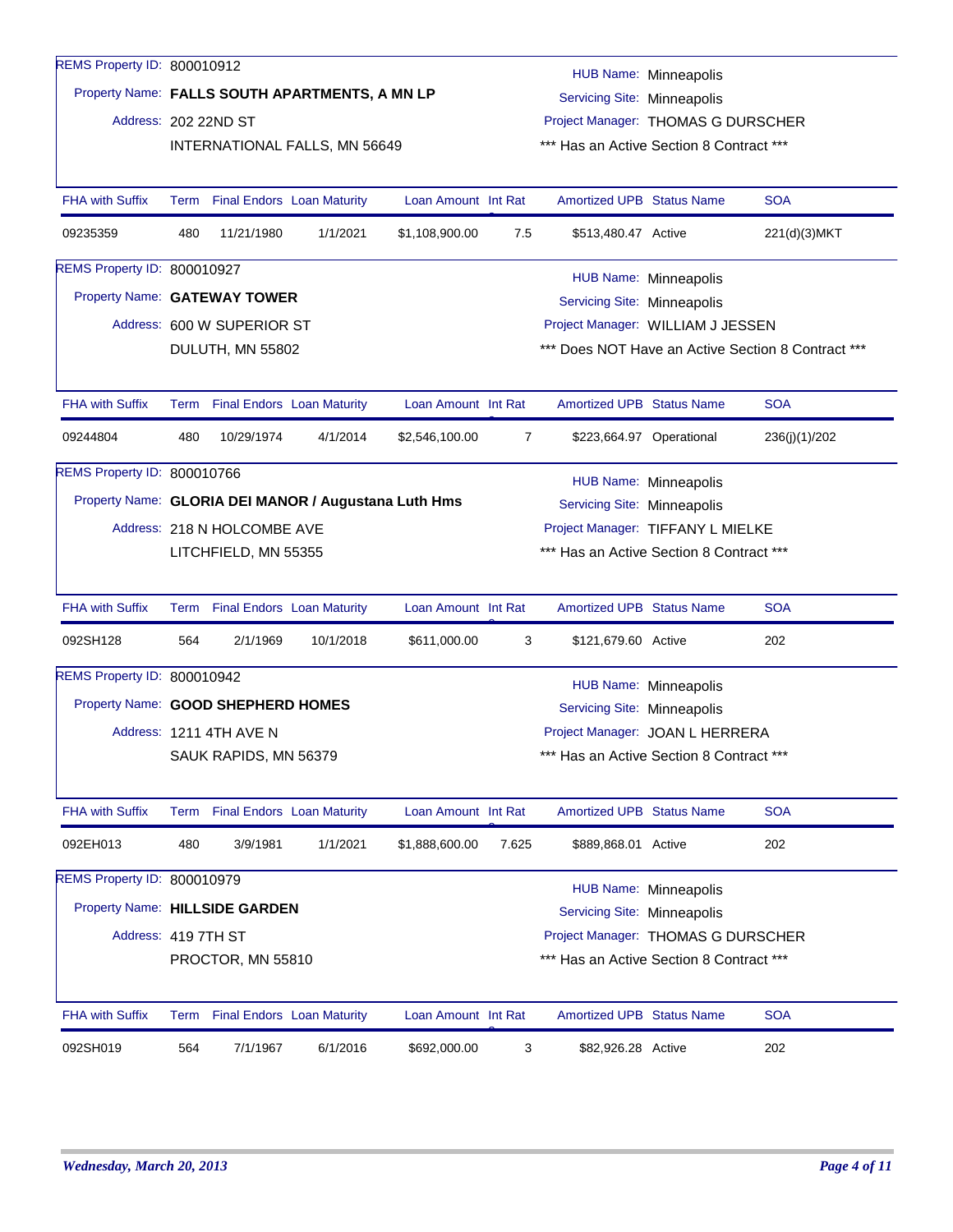| REMS Property ID: 800010981       |     |                                 |                                                 |                     |      |                                          | HUB Name: Minneapolis        |                                                    |
|-----------------------------------|-----|---------------------------------|-------------------------------------------------|---------------------|------|------------------------------------------|------------------------------|----------------------------------------------------|
| Property Name: HILLSIDE MANOR     |     |                                 |                                                 |                     |      | Servicing Site: Minneapolis              |                              |                                                    |
|                                   |     | Address: 1513 N PAYNE ST        |                                                 |                     |      | Project Manager: VICKI L CHILSTROM       |                              |                                                    |
|                                   |     | NEW ULM, MN 56073               |                                                 |                     |      |                                          |                              | *** Does NOT Have an Active Section 8 Contract *** |
|                                   |     |                                 |                                                 |                     |      |                                          |                              |                                                    |
| <b>FHA with Suffix</b>            |     |                                 | Term Final Endors Loan Maturity                 | Loan Amount Int Rat |      | <b>Amortized UPB Status Name</b>         |                              | <b>SOA</b>                                         |
| 09244037                          | 480 | 4/3/1974                        | 1/1/2014                                        | \$799,000.00        | 7    | \$43,401.12 Active                       |                              | 236(j)(1)                                          |
| REMS Property ID: 800010994       |     |                                 |                                                 |                     |      |                                          | HUB Name: Minneapolis        |                                                    |
|                                   |     |                                 | Property Name: HOUSING OF OLIVIA / Westcourt    |                     |      | Servicing Site: Minneapolis              |                              |                                                    |
|                                   |     | Address: 500 S 13TH ST          |                                                 |                     |      | Project Manager: TANISHA N JONES         |                              |                                                    |
|                                   |     | OLIVIA, MN 56277                |                                                 |                     |      | *** Has an Active Section 8 Contract *** |                              |                                                    |
|                                   |     |                                 |                                                 |                     |      |                                          |                              |                                                    |
| <b>FHA with Suffix</b>            |     | Term Final Endors Loan Maturity |                                                 | Loan Amount Int Rat |      | Amortized UPB Status Name                |                              | <b>SOA</b>                                         |
| 09235132                          | 480 | 9/11/1974                       | 6/1/2014                                        | \$571,700.00        | 7    | \$47,610.74 Active                       |                              | 221(d)(3)MKT                                       |
| REMS Property ID: 800011008       |     |                                 |                                                 |                     |      |                                          |                              |                                                    |
| Property Name: IVANHOE APARTMENTS |     |                                 |                                                 |                     |      |                                          | HUB Name: Minneapolis        |                                                    |
|                                   |     |                                 |                                                 |                     |      | Servicing Site: Minneapolis              |                              |                                                    |
|                                   |     | Address: 220 18TH ST SW         |                                                 |                     |      | Project Manager: MARGARET C NYE          |                              |                                                    |
|                                   |     | OWATONNA, MN 55060              |                                                 |                     |      | *** Has an Active Section 8 Contract *** |                              |                                                    |
| FHA with Suffix                   |     |                                 | Term Final Endors Loan Maturity                 | Loan Amount Int Rat |      | Amortized UPB Status Name                |                              | <b>SOA</b>                                         |
| 09235139                          | 480 | 1/31/1974                       | 9/1/2013                                        | \$1,074,800.00      | 7    | \$32,802.43 Active                       |                              | 221(d)(3)MKT                                       |
| REMS Property ID: 800011010       |     |                                 |                                                 |                     |      |                                          | <b>HUB Name: Minneapolis</b> |                                                    |
| Property Name: JAMESTOWN HOMES    |     |                                 |                                                 |                     |      | Servicing Site: Minneapolis              |                              |                                                    |
|                                   |     | Address: 600 CENTRAL AVE W      |                                                 |                     |      | Project Manager: TANISHA N JONES         |                              |                                                    |
|                                   |     | SAINT PAUL, MN 55103            |                                                 |                     |      | *** Has an Active Section 8 Contract *** |                              |                                                    |
|                                   |     |                                 |                                                 |                     |      |                                          |                              |                                                    |
| <b>FHA with Suffix</b>            |     |                                 | Term Final Endors Loan Maturity                 | Loan Amount Int Rat |      | <b>Amortized UPB Status Name</b>         |                              | <b>SOA</b>                                         |
| 09292005                          | 480 | 9/15/1983                       | 12/1/2021                                       | \$625,500.00        | 15.5 | \$461,743.43 Active                      |                              | 207                                                |
| REMS Property ID: 800011041       |     |                                 |                                                 |                     |      |                                          | <b>HUB Name: Minneapolis</b> |                                                    |
|                                   |     |                                 | Property Name: Lakes Homes & Prog. Develp. Inc. |                     |      | Servicing Site: Minneapolis              |                              |                                                    |
|                                   |     | Address: 920 SUMMIT AVE         |                                                 |                     |      | Project Manager: TANISHA N JONES         |                              |                                                    |
|                                   |     | DETROIT LAKES, MN 56501         |                                                 |                     |      | *** Has an Active Section 8 Contract *** |                              |                                                    |
|                                   |     |                                 |                                                 |                     |      |                                          |                              |                                                    |
| <b>FHA with Suffix</b>            |     | Term Final Endors Loan Maturity |                                                 | Loan Amount Int Rat |      | Amortized UPB Status Name                |                              | <b>SOA</b>                                         |
| 092EH033                          | 480 | 8/20/1981                       | 1/1/2021                                        | \$476,800.00        | 8.5  | \$239,288.15 Active                      |                              | 202                                                |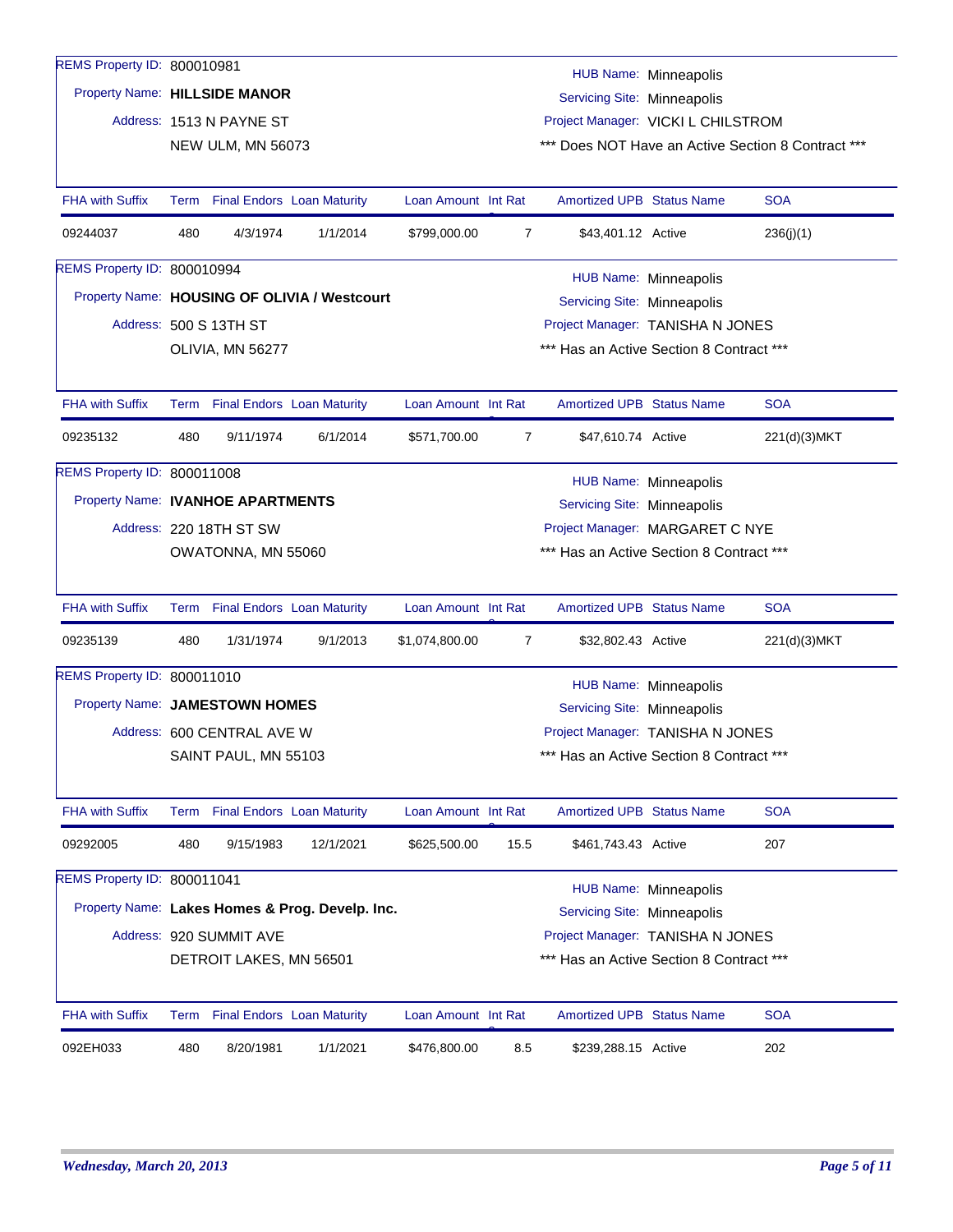| REMS Property ID: 800011042        |     |                                 |                                            |                     |                |                                          | <b>HUB Name: Minneapolis</b> |              |
|------------------------------------|-----|---------------------------------|--------------------------------------------|---------------------|----------------|------------------------------------------|------------------------------|--------------|
| Property Name: LAKESIDE MANOR      |     |                                 |                                            |                     |                | Servicing Site: Minneapolis              |                              |              |
|                                    |     | Address: 2 2ND ST NW            |                                            |                     |                | Project Manager: THOMAS G DURSCHER       |                              |              |
|                                    |     | CHISHOLM, MN 55719              |                                            |                     |                | *** Has an Active Section 8 Contract *** |                              |              |
|                                    |     |                                 |                                            |                     |                |                                          |                              |              |
| <b>FHA with Suffix</b>             |     | Term Final Endors Loan Maturity |                                            | Loan Amount Int Rat |                | <b>Amortized UPB Status Name</b>         |                              | <b>SOA</b>   |
| 09244151                           | 480 | 4/4/1980                        | 3/1/2016                                   | \$805,600.00        | $\overline{7}$ | \$158,054.11 Active                      |                              | 236(j)(1)    |
| REMS Property ID: 800011046        |     |                                 |                                            |                     |                |                                          |                              |              |
| Property Name: LAMPLIGHTER MANOR   |     |                                 |                                            |                     |                | Servicing Site: Minneapolis              | HUB Name: Minneapolis        |              |
|                                    |     | Address: 1425 MADISON AVE       |                                            |                     |                | Project Manager: VICKI L CHILSTROM       |                              |              |
|                                    |     | DETROIT LAKES, MN 56501         |                                            |                     |                | *** Has an Active Section 8 Contract *** |                              |              |
|                                    |     |                                 |                                            |                     |                |                                          |                              |              |
| <b>FHA with Suffix</b>             |     | Term Final Endors Loan Maturity |                                            | Loan Amount Int Rat |                | <b>Amortized UPB Status Name</b>         |                              | <b>SOA</b>   |
| 09235130                           | 480 | 10/15/1974                      | 11/1/2013                                  | \$852,600.00        | $\overline{7}$ | \$36,220.31 Active                       |                              | 221(d)(3)MKT |
| REMS Property ID: 800011065        |     |                                 |                                            |                     |                |                                          | HUB Name: Minneapolis        |              |
| Property Name: LONNIE ADKINS COURT |     |                                 |                                            |                     |                | Servicing Site: Minneapolis              |                              |              |
|                                    |     | Address: 383 WESTERN AVE N      |                                            |                     |                | Project Manager: TIFFANY L MIELKE        |                              |              |
|                                    |     | SAINT PAUL, MN 55103            |                                            |                     |                | *** Has an Active Section 8 Contract *** |                              |              |
|                                    |     |                                 |                                            |                     |                |                                          |                              |              |
| <b>FHA with Suffix</b>             |     | Term Final Endors Loan Maturity |                                            | Loan Amount Int Rat |                | <b>Amortized UPB Status Name</b>         |                              | <b>SOA</b>   |
| 09244046                           | 480 | 11/21/1975                      | 12/1/2015                                  | \$1,384,200.00      | $\overline{7}$ | \$250,413.81 Active                      |                              | 236(j)(1)    |
| REMS Property ID: 800011071        |     |                                 |                                            |                     |                |                                          | <b>HUB Name: Minneapolis</b> |              |
|                                    |     |                                 | Property Name: LYNGBLOMSTEN APARTMENTS     |                     |                | Servicing Site: Minneapolis              |                              |              |
|                                    |     | Address: 1455 ALMOND AVE        |                                            |                     |                | Project Manager: VICKI L CHILSTROM       |                              |              |
|                                    |     | SAINT PAUL, MN 55108            |                                            |                     |                | *** Has an Active Section 8 Contract *** |                              |              |
|                                    |     |                                 |                                            |                     |                |                                          |                              |              |
| <b>FHA with Suffix</b>             |     | Term Final Endors Loan Maturity |                                            | Loan Amount Int Rat |                | Amortized UPB Status Name                |                              | <b>SOA</b>   |
| 092EH005                           | 480 | 6/27/1980                       | 7/1/2020                                   | \$3,187,300.00      | 6.875          | \$1,346,072.02 Active                    |                              | 202          |
| REMS Property ID: 800011072        |     |                                 |                                            |                     |                |                                          | <b>HUB Name: Minneapolis</b> |              |
|                                    |     |                                 | Property Name: LYON COUNTY RETIREMENT HOME |                     |                | Servicing Site: Minneapolis              |                              |              |
|                                    |     | Address: 200 S 4TH ST           |                                            |                     |                | Project Manager: JENNIFER L LARSON       |                              |              |
|                                    |     | MARSHALL, MN 56258              |                                            |                     |                | *** Has an Active Section 8 Contract *** |                              |              |
|                                    |     |                                 |                                            |                     |                |                                          |                              |              |
| <b>FHA with Suffix</b>             |     | Term Final Endors Loan Maturity |                                            | Loan Amount Int Rat |                | <b>Amortized UPB Status Name</b>         |                              | <b>SOA</b>   |
| 092SH023                           | 564 | 7/1/1968                        | 9/1/2017                                   | \$612,000.00        | 3              | \$97,397.72 Active                       |                              | 202          |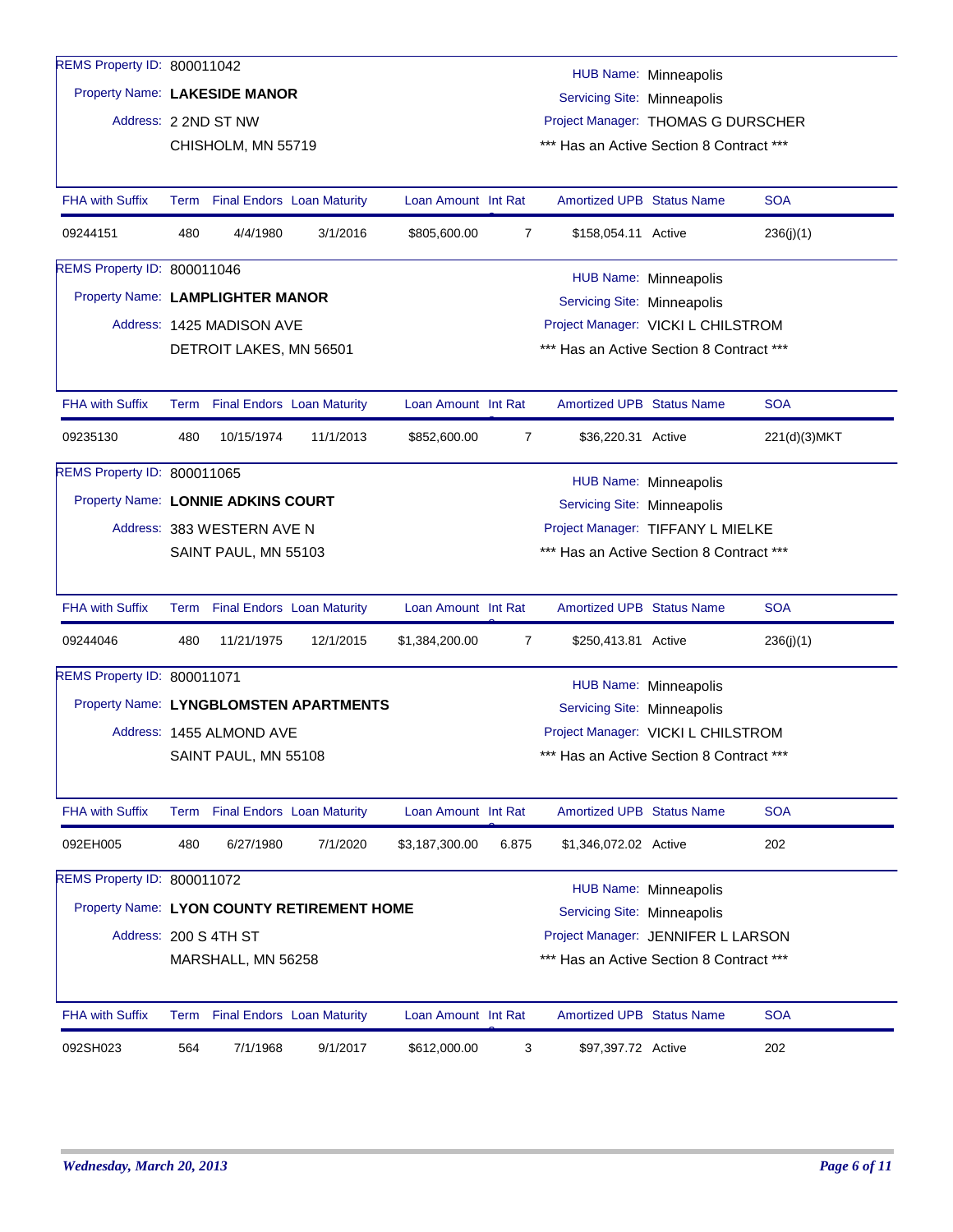| REMS Property ID: 800011136                |      |                                 |                                   |                     |                |                                                                             |                              |                      |  |  |
|--------------------------------------------|------|---------------------------------|-----------------------------------|---------------------|----------------|-----------------------------------------------------------------------------|------------------------------|----------------------|--|--|
| Property Name: NORTHRIDGE PLAZA            |      |                                 |                                   |                     |                | Servicing Site: Minneapolis                                                 | <b>HUB Name: Minneapolis</b> |                      |  |  |
|                                            |      | Address: 300 15TH AVE NE        |                                   |                     |                |                                                                             |                              |                      |  |  |
|                                            |      | <b>WASECA, MN 56093</b>         |                                   |                     |                | Project Manager: MARGARET C NYE<br>*** Has an Active Section 8 Contract *** |                              |                      |  |  |
|                                            |      |                                 |                                   |                     |                |                                                                             |                              |                      |  |  |
| <b>FHA with Suffix</b>                     |      | Term Final Endors Loan Maturity |                                   | Loan Amount Int Rat |                | <b>Amortized UPB Status Name</b>                                            |                              | <b>SOA</b>           |  |  |
| 09235575                                   | 240  | 2/19/1999                       | 3/1/2019                          | \$846,800.00        | $\overline{7}$ | \$380,761.49 Active                                                         |                              | 223(a)(7)/221(d)(3)M |  |  |
| REMS Property ID: 800011163                |      |                                 |                                   |                     |                |                                                                             | <b>HUB Name: Minneapolis</b> |                      |  |  |
| Property Name: PARK HEIGHTS TOWERS         |      |                                 |                                   |                     |                | Servicing Site: Minneapolis                                                 |                              |                      |  |  |
|                                            |      | Address: 22 N BROADWAY          |                                   |                     |                | Project Manager: THOMAS G DURSCHER                                          |                              |                      |  |  |
|                                            |      | ROCHESTER, MN 55906             |                                   |                     |                | *** Has an Active Section 8 Contract ***                                    |                              |                      |  |  |
|                                            |      |                                 |                                   |                     |                |                                                                             |                              |                      |  |  |
| <b>FHA with Suffix</b>                     |      | Term Final Endors Loan Maturity |                                   | Loan Amount Int Rat |                | <b>Amortized UPB Status Name</b>                                            |                              | <b>SOA</b>           |  |  |
| 09244137                                   | 480  | 9/6/1974                        | 7/1/2014                          | \$2,935,600.00      | $\overline{7}$ | \$261,274.45 Active                                                         |                              | 236(j)(1)            |  |  |
| REMS Property ID: 800011172                |      |                                 |                                   |                     |                |                                                                             | <b>HUB Name: Minneapolis</b> |                      |  |  |
| Property Name: PARKVIEW HEIGHTS TOWNHOUSES |      |                                 |                                   |                     |                | Servicing Site: Minneapolis                                                 |                              |                      |  |  |
|                                            |      | Address: 402 ST PAUL PL         |                                   |                     |                | Project Manager: MARGARET C NYE                                             |                              |                      |  |  |
|                                            |      | OWATONNA, MN 55060              |                                   |                     |                | *** Has an Active Section 8 Contract ***                                    |                              |                      |  |  |
|                                            |      |                                 |                                   |                     |                |                                                                             |                              |                      |  |  |
| <b>FHA with Suffix</b>                     |      | Term Final Endors Loan Maturity |                                   | Loan Amount Int Rat |                | <b>Amortized UPB Status Name</b>                                            |                              | <b>SOA</b>           |  |  |
| 09235322                                   | 480  | 6/29/1979                       | 4/1/2019                          | \$1,206,200.00      | 7.5            | \$459,084.64 Active                                                         |                              | 221(d)(3)MKT         |  |  |
| REMS Property ID: 800011180                |      |                                 |                                   |                     |                |                                                                             | <b>HUB Name: Minneapolis</b> |                      |  |  |
| Property Name: PHILLIPS TOWERS APARTMENTS  |      |                                 |                                   |                     |                | Servicing Site: Minneapolis                                                 |                              |                      |  |  |
|                                            |      | Address: 918 E 22ND ST          |                                   |                     |                | Project Manager: WILLIAM J JESSEN                                           |                              |                      |  |  |
|                                            |      | MINNEAPOLIS, MN 55404           |                                   |                     |                | *** Has an Active Section 8 Contract ***                                    |                              |                      |  |  |
| <b>FHA with Suffix</b>                     |      | Term Final Endors Loan Maturity |                                   | Loan Amount Int Rat |                | <b>Amortized UPB Status Name</b>                                            |                              | <b>SOA</b>           |  |  |
|                                            |      |                                 |                                   |                     |                |                                                                             |                              |                      |  |  |
| 09244092                                   | 480  | 8/23/1974                       | 6/1/2014                          | \$1,755,700.00      | $\overline{7}$ | \$146,264.14 Active                                                         |                              | 236(j)(1)            |  |  |
| REMS Property ID: 800011189                |      |                                 |                                   |                     |                |                                                                             | <b>HUB Name: Minneapolis</b> |                      |  |  |
| Property Name: PLYMOUTH AVENUE TOWNHOUSES  |      |                                 |                                   |                     |                | Servicing Site: Minneapolis                                                 |                              |                      |  |  |
|                                            |      | Address: 1500 Plymouth Ave N    |                                   |                     |                | Project Manager: VICKI L CHILSTROM                                          |                              |                      |  |  |
|                                            |      | Minneapolis, MN 55411           |                                   |                     |                | *** Has an Active Section 8 Contract ***                                    |                              |                      |  |  |
| <b>FHA with Suffix</b>                     | Term |                                 | <b>Final Endors Loan Maturity</b> | Loan Amount Int Rat |                | <b>Amortized UPB Status Name</b>                                            |                              | <b>SOA</b>           |  |  |
| 09244125                                   | 480  | 1/30/1976                       | 2/1/2016                          | \$2,693,600.00      | 7              | \$514,865.52 Active                                                         |                              | 236(j)(1)            |  |  |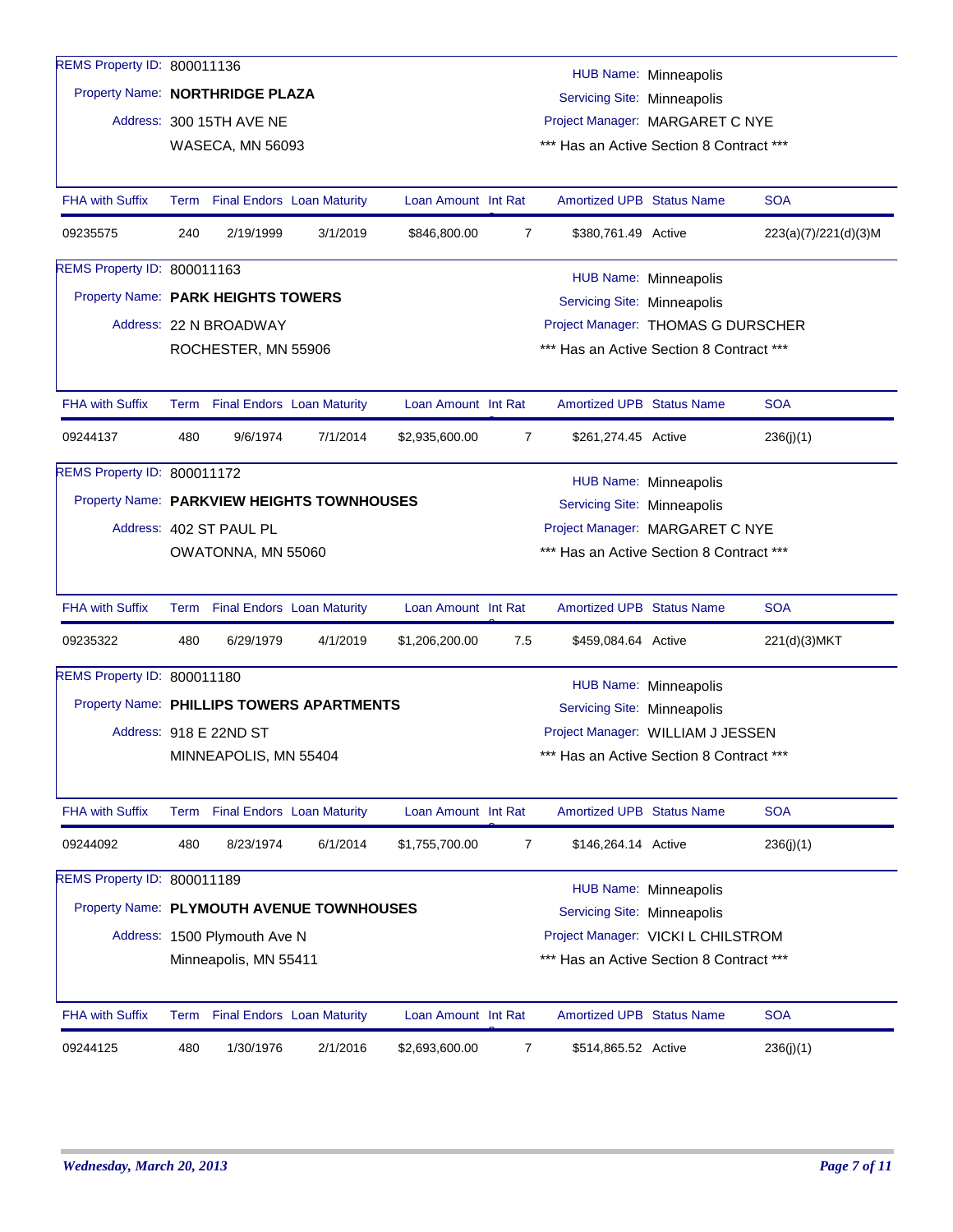| REMS Property ID: 800011208<br><b>Property Name: Redeemers Arms</b> |      |                            |                                                 |                     |                | Servicing Site: Minneapolis              | <b>HUB Name: Minneapolis</b> |                                                    |
|---------------------------------------------------------------------|------|----------------------------|-------------------------------------------------|---------------------|----------------|------------------------------------------|------------------------------|----------------------------------------------------|
|                                                                     |      | Address: 313 DALE ST N     |                                                 |                     |                | Project Manager: VICKI L CHILSTROM       |                              |                                                    |
|                                                                     |      | SAINT PAUL, MN 55103       |                                                 |                     |                | *** Has an Active Section 8 Contract *** |                              |                                                    |
|                                                                     |      |                            |                                                 |                     |                |                                          |                              |                                                    |
| <b>FHA with Suffix</b>                                              |      |                            | Term Final Endors Loan Maturity                 | Loan Amount Int Rat |                | <b>Amortized UPB Status Name</b>         |                              | <b>SOA</b>                                         |
| 092SH017                                                            | 564  | 4/1/1964                   | 3/1/2014                                        | \$1,984,400.00      | 3.5            | \$76,459.88 Active                       |                              | 202                                                |
| REMS Property ID: 800010952                                         |      |                            |                                                 |                     |                |                                          | <b>HUB Name: Minneapolis</b> |                                                    |
|                                                                     |      |                            | Property Name: RIVERVIEW APARTMENTS - Elk River |                     |                | Servicing Site: Minneapolis              |                              |                                                    |
|                                                                     |      | Address: 925 ANGEL ST      |                                                 |                     |                | Project Manager: TIFFANY L MIELKE        |                              |                                                    |
|                                                                     |      | ELK RIVER, MN 55330        |                                                 |                     |                | *** Has an Active Section 8 Contract *** |                              |                                                    |
|                                                                     |      |                            |                                                 |                     |                |                                          |                              |                                                    |
| <b>FHA with Suffix</b>                                              |      |                            | Term Final Endors Loan Maturity                 | Loan Amount Int Rat |                | Amortized UPB Status Name                |                              | <b>SOA</b>                                         |
| 092SH020                                                            | 546  | 12/1/1966                  | 9/1/2014                                        | \$212,000.00        | 3              | \$12,254.72 Active                       |                              | 202                                                |
| REMS Property ID: 800011234                                         |      |                            |                                                 |                     |                |                                          | HUB Name: Minneapolis        |                                                    |
| Property Name: ROLLING MEADOWS II                                   |      |                            |                                                 |                     |                | Servicing Site: Minneapolis              |                              |                                                    |
|                                                                     |      | Address: 3251 78TH ST E    |                                                 |                     |                | Project Manager: KEN P DORESKY           |                              |                                                    |
|                                                                     |      |                            | <b>INVER GROVE HEIGHTS, MN 55076</b>            |                     |                |                                          |                              | *** Does NOT Have an Active Section 8 Contract *** |
|                                                                     |      |                            |                                                 |                     |                |                                          |                              |                                                    |
|                                                                     |      |                            |                                                 |                     |                |                                          |                              |                                                    |
| <b>FHA with Suffix</b>                                              |      |                            | Term Final Endors Loan Maturity                 | Loan Amount Int Rat |                | <b>Amortized UPB Status Name</b>         |                              | <b>SOA</b>                                         |
| 09244103                                                            | 480  | 5/17/1974                  | 6/1/2014                                        | \$2,526,600.00      | $\overline{7}$ | \$210,472.93 Active                      |                              | 236(j)(1)                                          |
| REMS Property ID: 800011258                                         |      |                            |                                                 |                     |                |                                          |                              |                                                    |
| Property Name: SHERMAN-FORBES HOUSING                               |      |                            |                                                 |                     |                | Servicing Site: Minneapolis              | <b>HUB Name: Minneapolis</b> |                                                    |
|                                                                     |      | Address: 309 EXCHANGE ST S |                                                 |                     |                | Project Manager: VICKI L CHILSTROM       |                              |                                                    |
|                                                                     |      | SAINT PAUL, MN 55102       |                                                 |                     |                | *** Has an Active Section 8 Contract *** |                              |                                                    |
|                                                                     |      |                            |                                                 |                     |                |                                          |                              |                                                    |
| FHA with Suffix                                                     | Term |                            | <b>Final Endors Loan Maturity</b>               | Loan Amount Int Rat |                | Amortized UPB Status Name                |                              | <b>SOA</b>                                         |
| 09244083                                                            | 480  | 12/7/1973                  | 12/1/2013                                       | \$1,673,200.00      | $\overline{7}$ | \$81,036.14 Active                       |                              | 236(j)(1)                                          |
| REMS Property ID: 800011266                                         |      |                            |                                                 |                     |                |                                          |                              |                                                    |
|                                                                     |      |                            |                                                 |                     |                |                                          | <b>HUB Name: Minneapolis</b> |                                                    |
| Property Name: SOUTH FALLS APARTMENTS                               |      |                            |                                                 |                     |                | Servicing Site: Minneapolis              |                              |                                                    |
|                                                                     |      | Address: 2103 3RD AVE E    |                                                 |                     |                | Project Manager: THOMAS G DURSCHER       |                              |                                                    |
|                                                                     |      |                            | INTERNATIONAL FALLS, MN 56649                   |                     |                | *** Has an Active Section 8 Contract *** |                              |                                                    |
| FHA with Suffix                                                     |      |                            | Term Final Endors Loan Maturity                 | Loan Amount Int Rat |                | Amortized UPB Status Name                |                              | <b>SOA</b>                                         |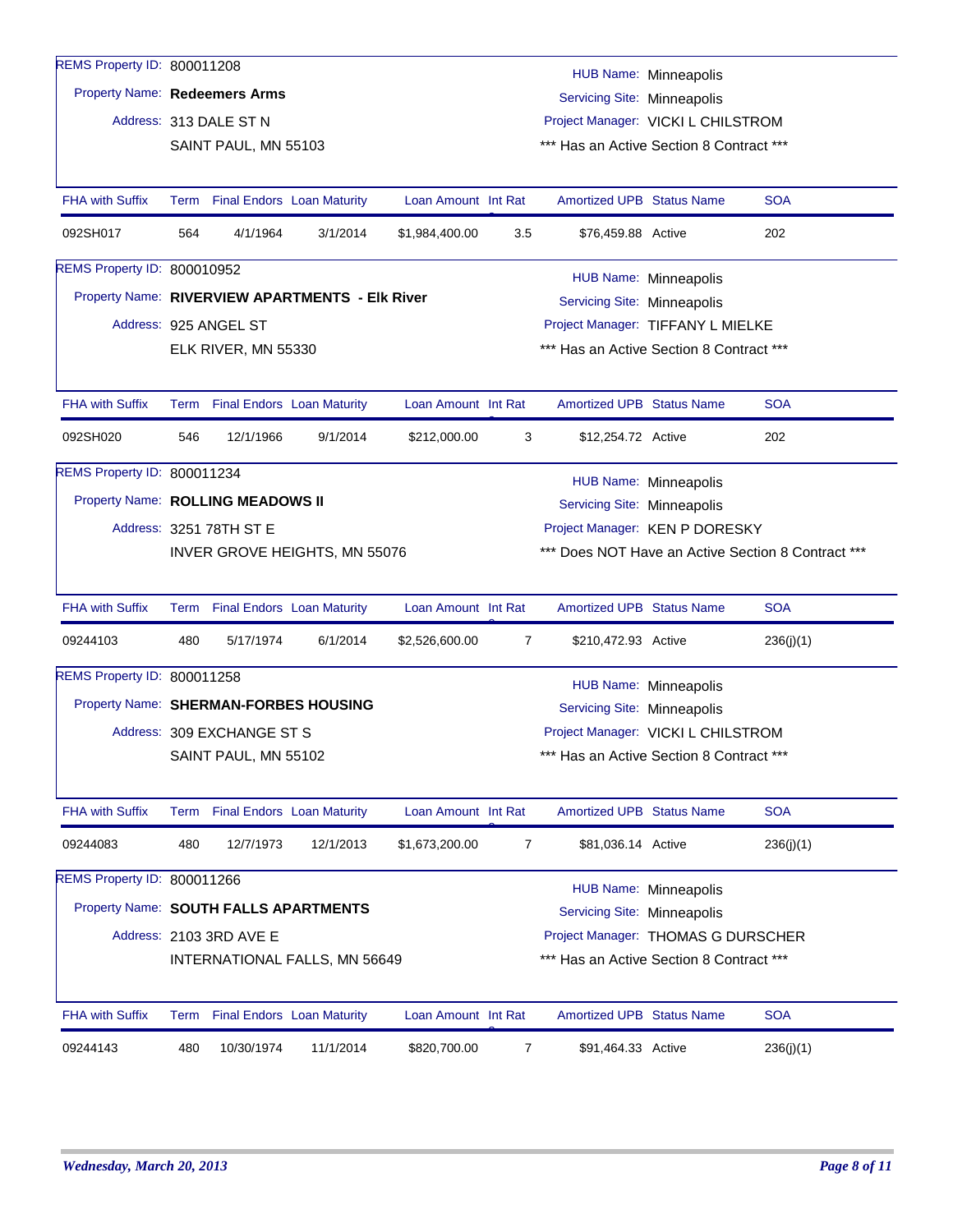| REMS Property ID: 800011285           |      |                                                                   |                                          |                     |                |                                          | <b>HUB Name: Minneapolis</b> |                                                    |  |
|---------------------------------------|------|-------------------------------------------------------------------|------------------------------------------|---------------------|----------------|------------------------------------------|------------------------------|----------------------------------------------------|--|
| Property Name: ST. PAUL'S HOME        |      |                                                                   |                                          |                     |                | Servicing Site: Minneapolis              |                              |                                                    |  |
|                                       |      | Address: 2735 15TH AVE S                                          |                                          |                     |                | Project Manager: VICKI L CHILSTROM       |                              |                                                    |  |
|                                       |      | *** Has an Active Section 8 Contract ***<br>MINNEAPOLIS, MN 55407 |                                          |                     |                |                                          |                              |                                                    |  |
|                                       |      |                                                                   |                                          |                     |                |                                          |                              |                                                    |  |
| <b>FHA with Suffix</b>                |      | Term Final Endors Loan Maturity                                   |                                          | Loan Amount Int Rat |                | <b>Amortized UPB Status Name</b>         |                              | <b>SOA</b>                                         |  |
| 09235154                              | 480  | 3/4/1975                                                          | 7/1/2014                                 | \$815,400.00        | 7              | \$72,551.66 Active                       |                              | 221(d)(3)MKT                                       |  |
| REMS Property ID: 800011286           |      |                                                                   |                                          |                     |                |                                          | <b>HUB Name: Minneapolis</b> |                                                    |  |
| Property Name: ST. PHILIPS GARDENS    |      |                                                                   |                                          |                     |                | Servicing Site: Minneapolis              |                              |                                                    |  |
|                                       |      | Address: 754 CONCORDIA AVE                                        |                                          |                     |                | Project Manager: WILLIAM J JESSEN        |                              |                                                    |  |
|                                       |      | SAINT PAUL, MN 55104                                              |                                          |                     |                | *** Has an Active Section 8 Contract *** |                              |                                                    |  |
|                                       |      |                                                                   |                                          |                     |                |                                          |                              |                                                    |  |
| <b>FHA with Suffix</b>                |      | Term Final Endors Loan Maturity                                   |                                          | Loan Amount Int Rat |                | <b>Amortized UPB Status Name</b>         |                              | <b>SOA</b>                                         |  |
| 09244089                              | 480  |                                                                   | 9/1/2014                                 | \$1,050,700.00      | $\overline{7}$ |                                          | \$117,105.38 Operational     | 236(j)(1)                                          |  |
| REMS Property ID: 800011289           |      |                                                                   |                                          |                     |                |                                          | HUB Name: Minneapolis        |                                                    |  |
|                                       |      |                                                                   | Property Name: STEVENS HOUSE COOPERATIVE |                     |                | Servicing Site: Minneapolis              |                              |                                                    |  |
|                                       |      | Address: 2625 STEVENS AVE SO                                      |                                          |                     |                | Project Manager: JENNIFER L LARSON       |                              |                                                    |  |
|                                       |      | 2633 STEVENS AVE SO                                               |                                          |                     |                | *** Has an Active Section 8 Contract *** |                              |                                                    |  |
|                                       |      | MINNEAPOLIS, MN 55408                                             |                                          |                     |                |                                          |                              |                                                    |  |
|                                       |      |                                                                   |                                          |                     |                |                                          |                              |                                                    |  |
| <b>FHA with Suffix</b>                |      | Term Final Endors Loan Maturity                                   |                                          | Loan Amount Int Rat |                | <b>Amortized UPB Status Name</b>         |                              | <b>SOA</b>                                         |  |
| 09235021                              | 480  |                                                                   | 12/1/2020                                | \$943,500.00        | 13             |                                          | \$439,030.34 Operational     | 221(d)(4)MKT                                       |  |
| REMS Property ID: 800011320           |      |                                                                   |                                          |                     |                |                                          | <b>HUB Name: Minneapolis</b> |                                                    |  |
| Property Name: TOWN VIEW VILLAS       |      |                                                                   |                                          |                     |                | Servicing Site: Minneapolis              |                              |                                                    |  |
|                                       |      | Address: 701 W 2ND ST                                             |                                          |                     |                | Project Manager: WILLIAM J JESSEN        |                              |                                                    |  |
|                                       |      | DULUTH, MN 55806                                                  |                                          |                     |                |                                          |                              | *** Does NOT Have an Active Section 8 Contract *** |  |
|                                       |      |                                                                   |                                          |                     |                |                                          |                              |                                                    |  |
| <b>FHA with Suffix</b>                | Term |                                                                   | <b>Final Endors Loan Maturity</b>        | Loan Amount Int Rat |                | Amortized UPB Status Name                |                              | <b>SOA</b>                                         |  |
| 09244085                              | 480  | 8/9/1973                                                          | 4/1/2013                                 | \$809,000.00        | 7              |                                          | \$0.00 Active                | 236(j)(1)                                          |  |
| REMS Property ID: 800011330           |      |                                                                   |                                          |                     |                |                                          | HUB Name: Minneapolis        |                                                    |  |
| Property Name: VALLEY VIEW APARTMENTS |      |                                                                   |                                          |                     |                | Servicing Site: Minneapolis              |                              |                                                    |  |
|                                       |      | Address: 200 TENTH AVE E                                          |                                          |                     |                | Project Manager: JENNIFER L LARSON       |                              |                                                    |  |
|                                       |      |                                                                   |                                          |                     |                | *** Has an Active Section 8 Contract *** |                              |                                                    |  |
|                                       |      | LAMBERTON, MN 56152                                               |                                          |                     |                |                                          |                              |                                                    |  |
| <b>FHA with Suffix</b>                |      | Term Final Endors Loan Maturity                                   |                                          | Loan Amount Int Rat |                | <b>Amortized UPB Status Name</b>         |                              | <b>SOA</b>                                         |  |
| 092EH043                              | 480  | 4/19/1982                                                         | 10/1/2021                                | \$1,162,100.00      | 8.5            | \$953,692.09 Active                      |                              | 202                                                |  |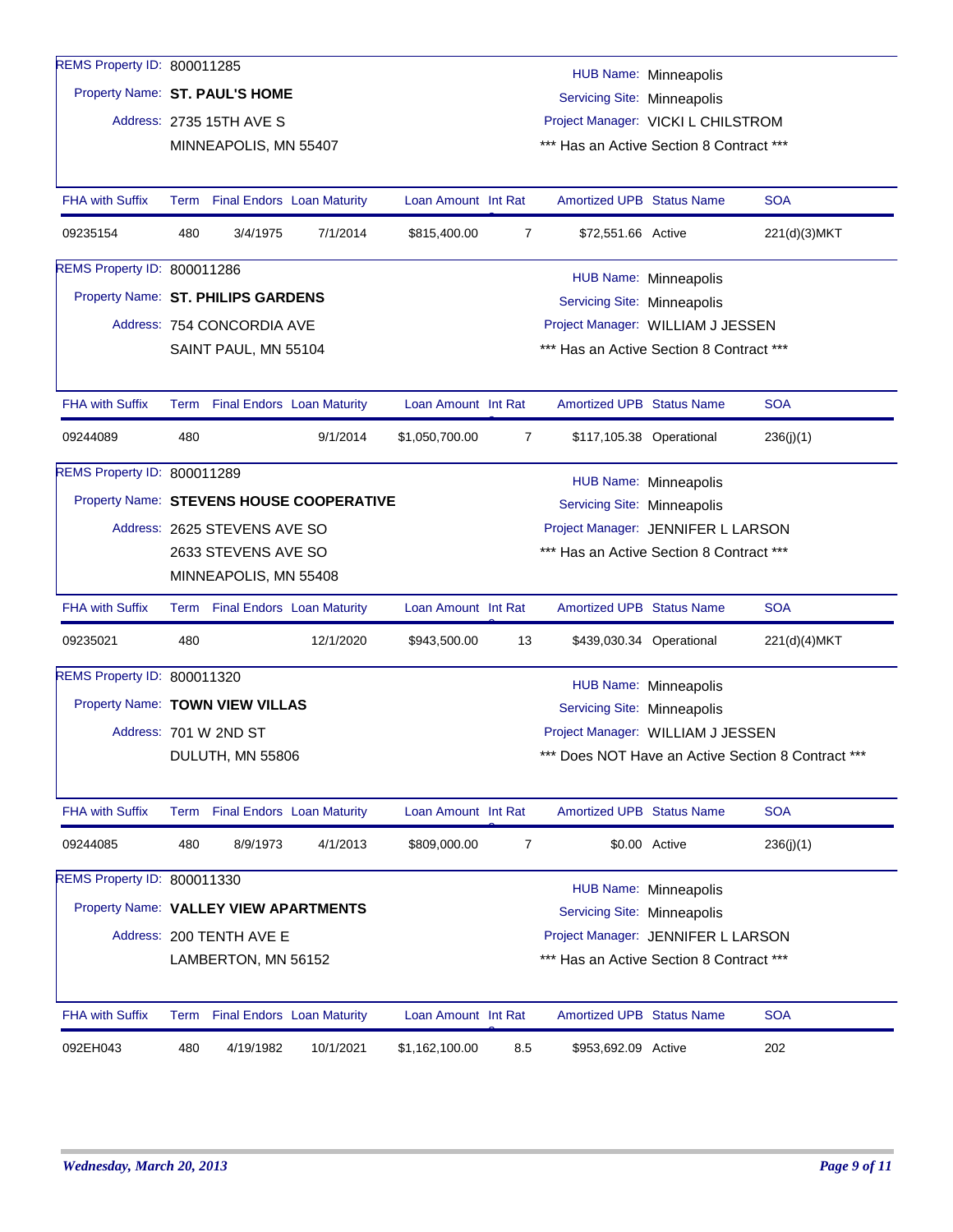| REMS Property ID: 800011334         |      |                              |                                           |                     |                |                                          |                              |              |
|-------------------------------------|------|------------------------------|-------------------------------------------|---------------------|----------------|------------------------------------------|------------------------------|--------------|
| Property Name: VICTORIA TOWNHOUSES  |      |                              |                                           |                     |                |                                          | HUB Name: Minneapolis        |              |
|                                     |      |                              |                                           |                     |                | Servicing Site: Minneapolis              |                              |              |
|                                     |      | Address: 6841 Grimes PI N    |                                           |                     |                | Project Manager: VICKI L CHILSTROM       |                              |              |
|                                     |      |                              | BROOKLYN CENTER, MN 55429                 |                     |                | *** Has an Active Section 8 Contract *** |                              |              |
| <b>FHA with Suffix</b>              |      |                              | Term Final Endors Loan Maturity           | Loan Amount Int Rat |                | <b>Amortized UPB Status Name</b>         |                              | <b>SOA</b>   |
| 09235369                            | 480  | 2/24/1981                    | 6/1/2021                                  | \$1,905,000.00      | 7.5            | \$916,589.43 Active                      |                              | 221(d)(3)MKT |
| REMS Property ID: 800011344         |      |                              |                                           |                     |                |                                          | <b>HUB Name: Minneapolis</b> |              |
|                                     |      |                              | Property Name: VIRGINIA ROTARY APARTMENTS |                     |                | Servicing Site: Minneapolis              |                              |              |
|                                     |      | Address: 1033 N 6TH AVE      |                                           |                     |                | Project Manager: THOMAS G DURSCHER       |                              |              |
|                                     |      | VIRGINIA, MN 55792           |                                           |                     |                | *** Has an Active Section 8 Contract *** |                              |              |
|                                     |      |                              |                                           |                     |                |                                          |                              |              |
| <b>FHA with Suffix</b>              |      |                              | Term Final Endors Loan Maturity           | Loan Amount Int Rat |                | <b>Amortized UPB Status Name</b>         |                              | <b>SOA</b>   |
| 09244183                            | 480  | 10/23/1975                   | 11/1/2015                                 | \$485,600.00        | 7.25           | \$87,566.00 Active                       |                              | 236(j)(1)    |
| REMS Property ID: 800011354         |      |                              |                                           |                     |                |                                          | HUB Name: Minneapolis        |              |
| Property Name: WATERFORD TOWNHOUSES |      |                              |                                           |                     |                | Servicing Site: Minneapolis              |                              |              |
|                                     |      | Address: 1584 HALLMARK CIR   |                                           |                     |                | Project Manager: TIFFANY L MIELKE        |                              |              |
|                                     |      | OAKDALE, MN 55128            |                                           |                     |                | *** Has an Active Section 8 Contract *** |                              |              |
|                                     |      |                              |                                           |                     |                |                                          |                              |              |
| <b>FHA with Suffix</b>              |      |                              | Term Final Endors Loan Maturity           | Loan Amount Int Rat |                | <b>Amortized UPB Status Name</b>         |                              | <b>SOA</b>   |
| 09235409                            | 360  | 6/6/1984                     | 10/1/2013                                 | \$1,230,200.00      | 11.89          | \$72,736.17 Active                       |                              | 221(d)(4)MKT |
| REMS Property ID: 800011379         |      |                              |                                           |                     |                |                                          | <b>HUB Name: Minneapolis</b> |              |
| Property Name: WILDER SQUARE        |      |                              |                                           |                     |                | Servicing Site: Minneapolis              |                              |              |
|                                     |      | Address: 750 N Milton Street |                                           |                     |                | Project Manager: THOMAS G DURSCHER       |                              |              |
|                                     |      | SAINT PAUL, MN 55104         |                                           |                     |                | *** Has an Active Section 8 Contract *** |                              |              |
| <b>FHA with Suffix</b>              | Term |                              | <b>Final Endors Loan Maturity</b>         | Loan Amount Int Rat |                | <b>Amortized UPB Status Name</b>         |                              | <b>SOA</b>   |
| 09244162                            | 480  | 12/1/1975                    | 12/1/2015                                 | \$2,524,200.00      | $\overline{7}$ | \$456,678.21 Active                      |                              | 236(j)(1)    |
| REMS Property ID: 800011380         |      |                              |                                           |                     |                |                                          | <b>HUB Name: Minneapolis</b> |              |
| Property Name: WILDER SQUARE COOP   |      |                              |                                           |                     |                | Servicing Site: Minneapolis              |                              |              |
| Address: 750 N Milton               |      |                              |                                           |                     |                | Project Manager: THOMAS G DURSCHER       |                              |              |
|                                     |      | SAINT PAUL, MN 55104         |                                           |                     |                | *** Has an Active Section 8 Contract *** |                              |              |
|                                     |      |                              |                                           |                     |                |                                          |                              |              |
| <b>FHA with Suffix</b>              |      |                              | Term Final Endors Loan Maturity           | Loan Amount Int Rat |                | <b>Amortized UPB Status Name</b>         |                              | <b>SOA</b>   |
| 09244163                            | 480  | 12/1/1975                    | 12/1/2015                                 | \$3,188,800.00      | 7              | \$576,901.70 Active                      |                              | 236(j)(1)    |